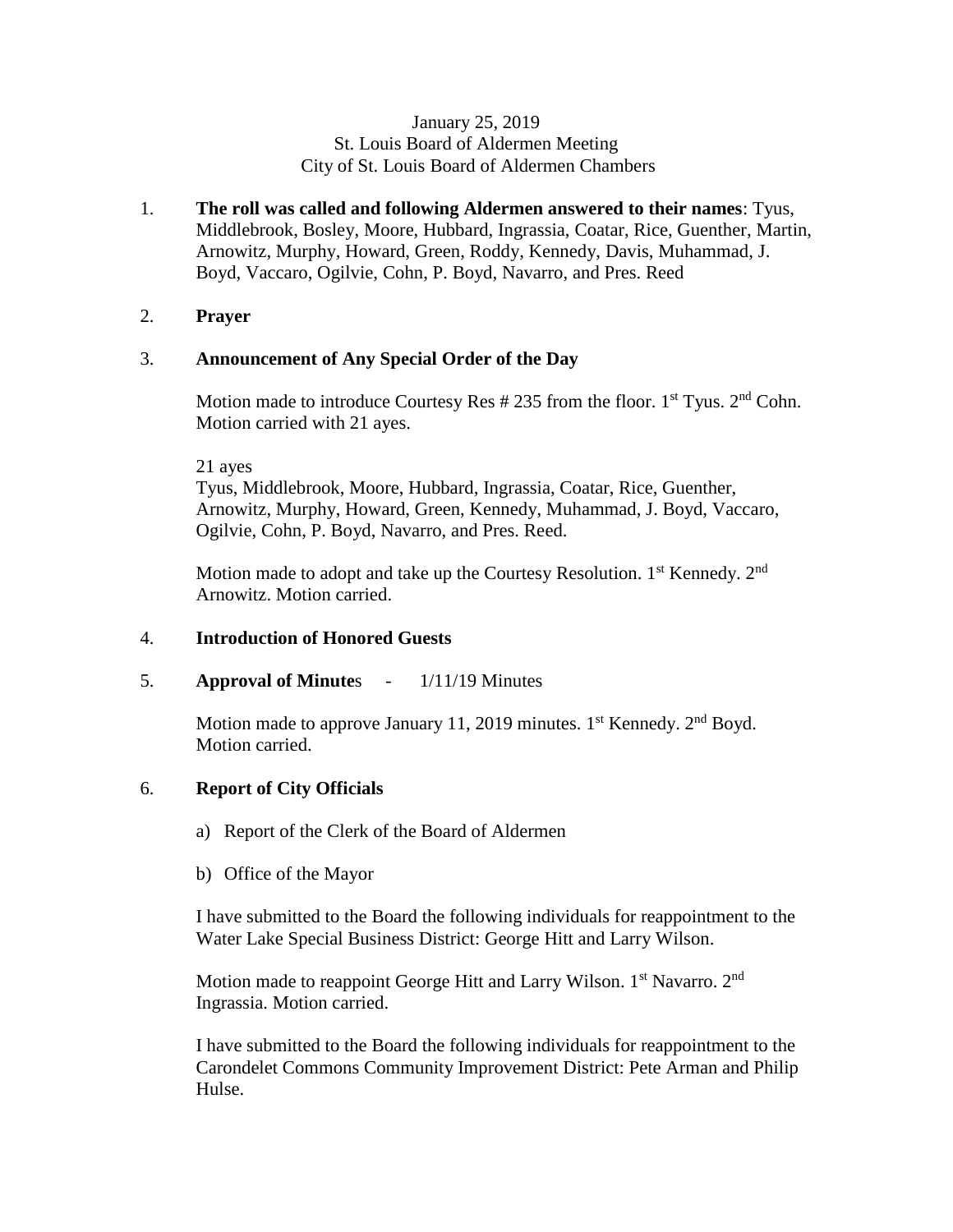Motion made to reappointment Pete Arman and Philip Hulse. 1st Martin. 2<sup>nd</sup> Arnowitz. Motion carried,

I have submitted to the Board the following individual for appointment to the St. Louis Housing Authority Commission: Annetta Booth.

Request made by P. Boyd to send to HUDZ committee.

I have submitted to the Board the following individuals for reappointment to the Affordable Housing Commission: Deanetta James, Gail Brown, Leonard Jones, and Steven Foelsch.

Request made by Coatar to send to HUDZ committee.

c.) Office of the President

- 7. **Petitions and Communications** None
- 8. **Board Bills for Perfection, Informal Calendar**

#### 9. **Board Bills for Third Reading, Informal Calendar**

- 10. **Resolutions, Informal Calendar** None
- 11. **First Reading of Board Bills** The following Board Bills were first read: BB #233 - #234 - #235 - #236

#### 12. **Reference to Committee of Board Bills, Resolutions, Mayoral Appointments**

Convention and Tourism:

Engrossment, Rules and Resolutions:

Health and Human Services: BB #233 - #234

Housing, Urban Development and Zoning:

Legislation:

Neighborhood Development:

Parks and Environmental Matters: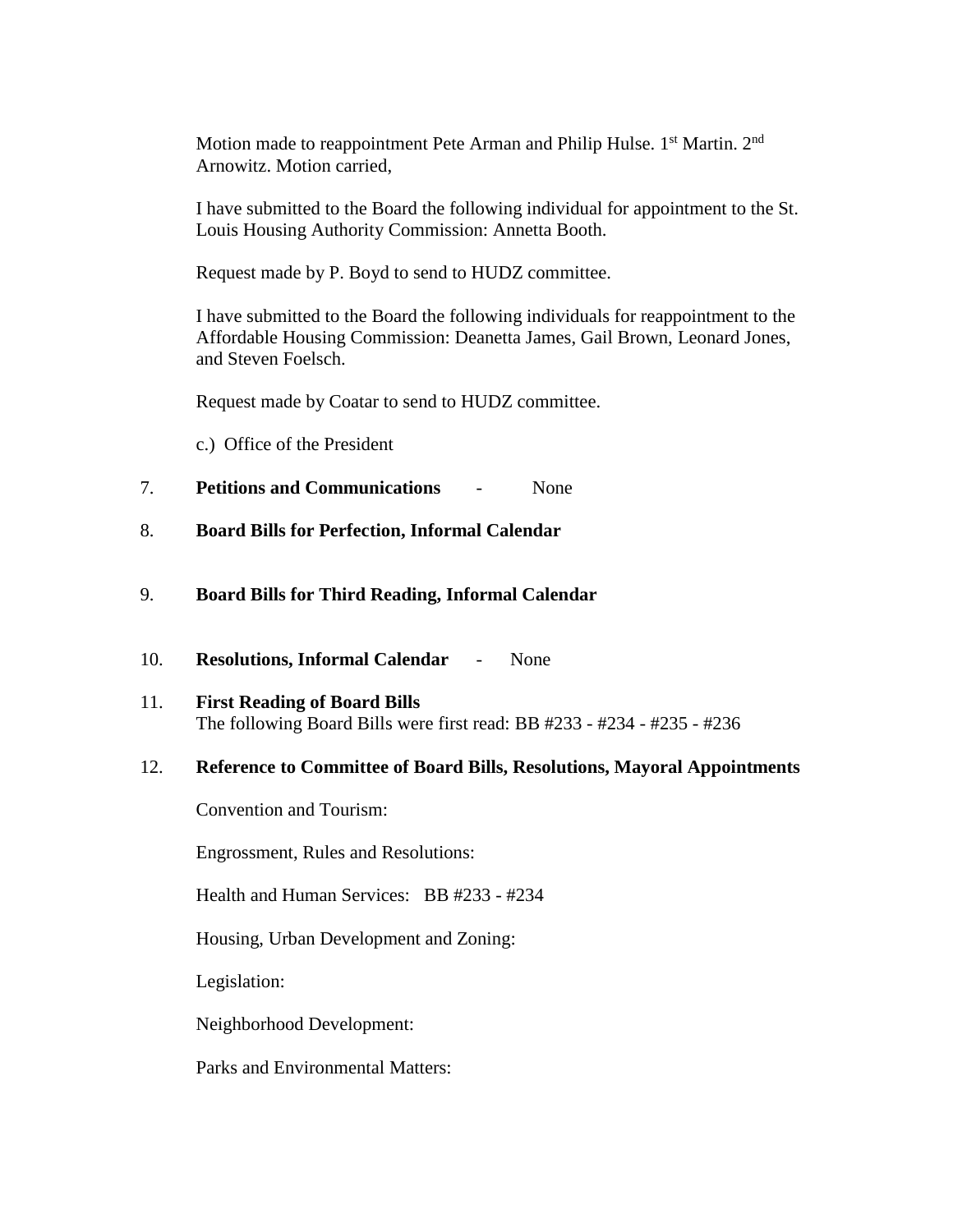Personnel and Administration:

Public Employees:

Public Safety: BB #235

Public Utilities:

Streets, Traffic and Refuse: BB #236

Transportation and Commerce:

Ways and Means:

# 13. **Second Reading and Report of Standing Committees**

The following BBs were second read: BB #155, #156, #224, #225, #227, #230, #78, #97, #186, #187, #199, #205, #206, #208, #209, #210, #211, #218, #220, #221AA, #188AA, #175CS, #200, #201, #226, #228, #229, #26, #136, #222, #223, #104CSAA

- 14. **Report of Special Committees** None
- 15. **Perfection Consent Calendar** BB #185, #203, #204, #213, #214, #9, #189, #96, #194, #202, #207, #190, #191, #193

Motion made to adopt Perfection Consent Calendar. 1<sup>st</sup> Kennedy. 2<sup>nd</sup> Cohn. Motion carried by voice vote.

16. **Board Bills for Perfection** - BB #170, #177, #215CS Motion made to perfect BB  $#170$ . 1<sup>st</sup> J. Boyd. 2<sup>nd</sup> Cohn. Motion carried by voice vote.

Motion made to perfect BB  $#177$ . 1<sup>st</sup> Guenther. 2<sup>nd</sup> Ogilvie. Roll Call requested. Motion carried with 21 ayes, 1 noe, and 1 present.

21 ayes

Middlebrook, Moore, Hubbard, Ingrassia, Coatar, Rice, Guenther, Martin, Arnowitz, Murphy, Howard, Green, Roddy, Davis, J. Boyd, Vaccaro, Ogilvie, Cohn, P. Boyd, Navarro, and Pres. Reed

1 noe Muhammad

1 present Tyus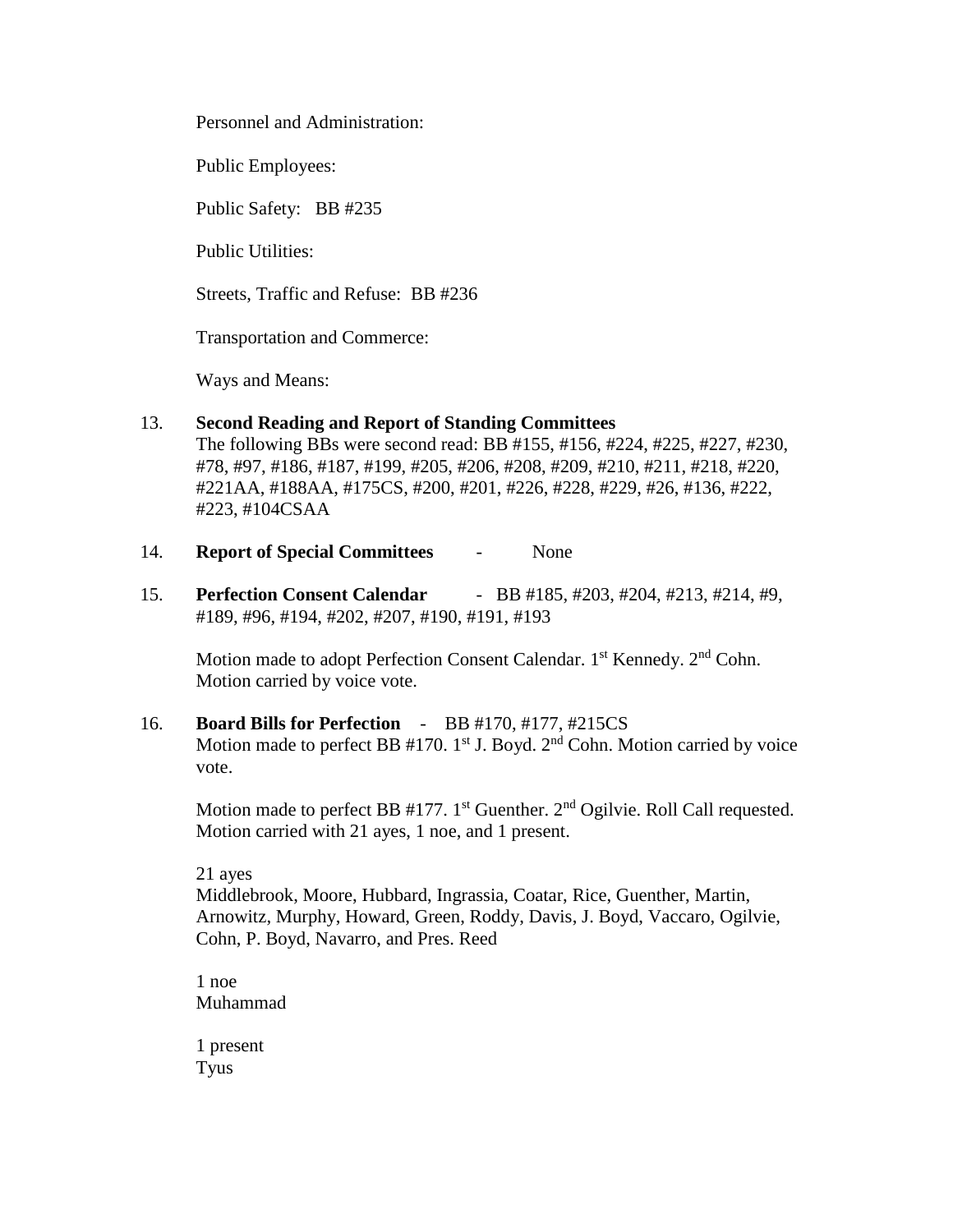Motion made to perfect BB  $#215CS$ . 1<sup>st</sup> Coatar. 2<sup>nd</sup> Murphy. Motion carried.

Motion made to introduce Floor Substitute of BB #215CS. 1<sup>st</sup> Coatar. 2<sup>nd</sup> Ingrassia. Motion carried.

Motion made to adopt BB #215CSFS. 1<sup>st</sup> Coatar. 2<sup>nd</sup> Arnowitz. Motion carried.

# 17. **Third Reading Consent Calendar** - BB #101, #161, #190, #191, #193

Motion made to suspend the rules and place BBs #190, #191, & #193 on the Third Reading Consent Calendar.  $1<sup>st</sup>$  Davis.  $2<sup>nd</sup>$  Murphy. Motion carried with 23 aye votes.

### 23 ayes

Tyus, Middlebrook, Moore, Hubbard, Ingrassia, Coatar, Rice, Guenther, Martin, Arnowitz, Murphy, Howard, Green, Roddy, Kennedy, Davis, J. Boyd, Vaccaro, Ogilvie, Cohn, P. Boyd, Navarro, and Pres. Reed

Motion made to adopt the Third Reading Consent Calendar. 1<sup>st</sup> Kennedy. 2<sup>nd</sup> Ingrassia. Motion carried as follows: 22 ayes

### 22 ayes

Tyus, Middlebrook, Moore, Hubbard, Ingrassia, Coatar, Rice, Guenther, Martin, Arnowitz, Murphy, Howard, Roddy, Kennedy, Davis, J. Boyd, Vaccaro, Ogilvie, Cohn, P. Boyd, Navarro, and Pres. Reed

# 18. **Third Reading / Report of Engrossment and Final Passage** None

19. **Report of Enrollment Committee** BB #101, #161, #190, #193

### 20. **Courtesy Resolutions Consent Calendar -**  Res. #224 - #228 - #229 - #230 - #232 - #233 - #234 - #234

Motion made to embanc Res #228. 1<sup>st</sup> Muhammad. 2<sup>nd</sup> Arnowitz, Murphy, and Davis. Motion carried.

21. **First Reading of Resolutions** Res. #203, #226, #227, #231.

> Motion made to send Res  $#225$  to Health and Human Services. 1<sup>st</sup> Rice. 2<sup>nd</sup> Green. Motion carried.